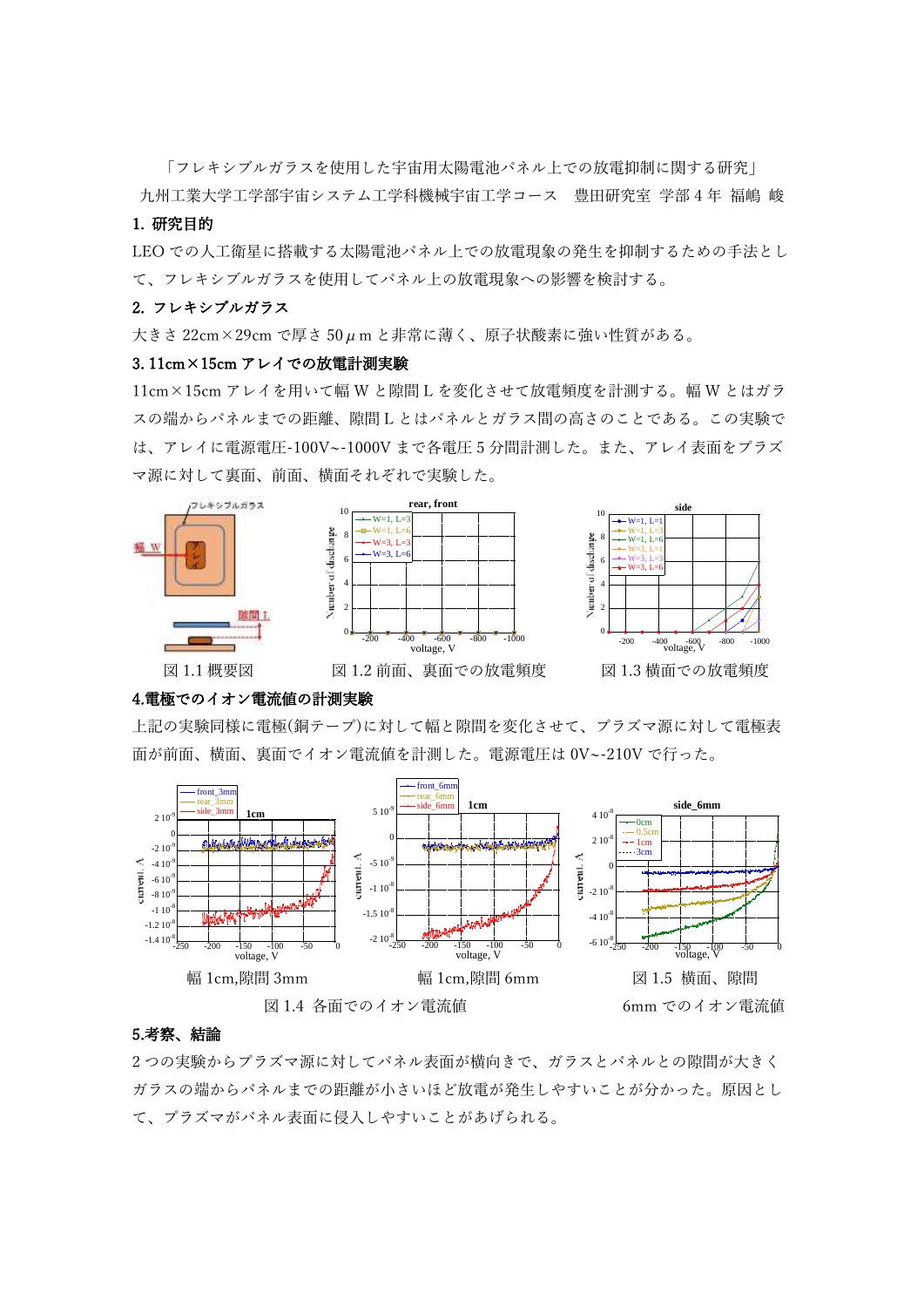「Study on the suppression of electrical discharge on space solar panels using flexible glass」 Department of Mechanical and Aerospace Engineering, Kyushu Institute of Technology Toyoda Laboratory, Shun Fukushima

### **1. Research Objectives**

To study the effect on the discharge phenomenon on solar panels using flexible glass.

#### **2. flexible glass**

It is very thin, 22cm x 29cm in size and 50μm in thickness, and is resistant to atomic oxygen.

#### **3. Discharge measurement experiment with 11cm x 15cm array**

The 11cm x 15cm array is used to measure the frequency of discharge by varying the width W and the gap L. The width W is the distance from the edge of the glass to the panel, and the gap L is the height between the panel and the glass. In this experiment, the array was measured for 5 minutes at each voltage from -100V to -1000V. The array surface was tested on the back, front, and side of the plasma source, respectively.



4. Measurement experiment of ion current value at the electrode

As in the above experiment, the width and gap were varied for the electrode (copper tape), and the ion current values were measured at the front, side, and back of the electrode surface relative to the plasma source. The supply voltage was 0 V to -210 V.



#### **5. Discussion, conclusion**

. The more the panel surface is horizontal to the plasma source, and the larger the gap between the glass and the panel, and the smaller the width from the edge of the glass to the panel, the easier it is for discharge to occur. The cause is that the plasma easily penetrates the panel surface.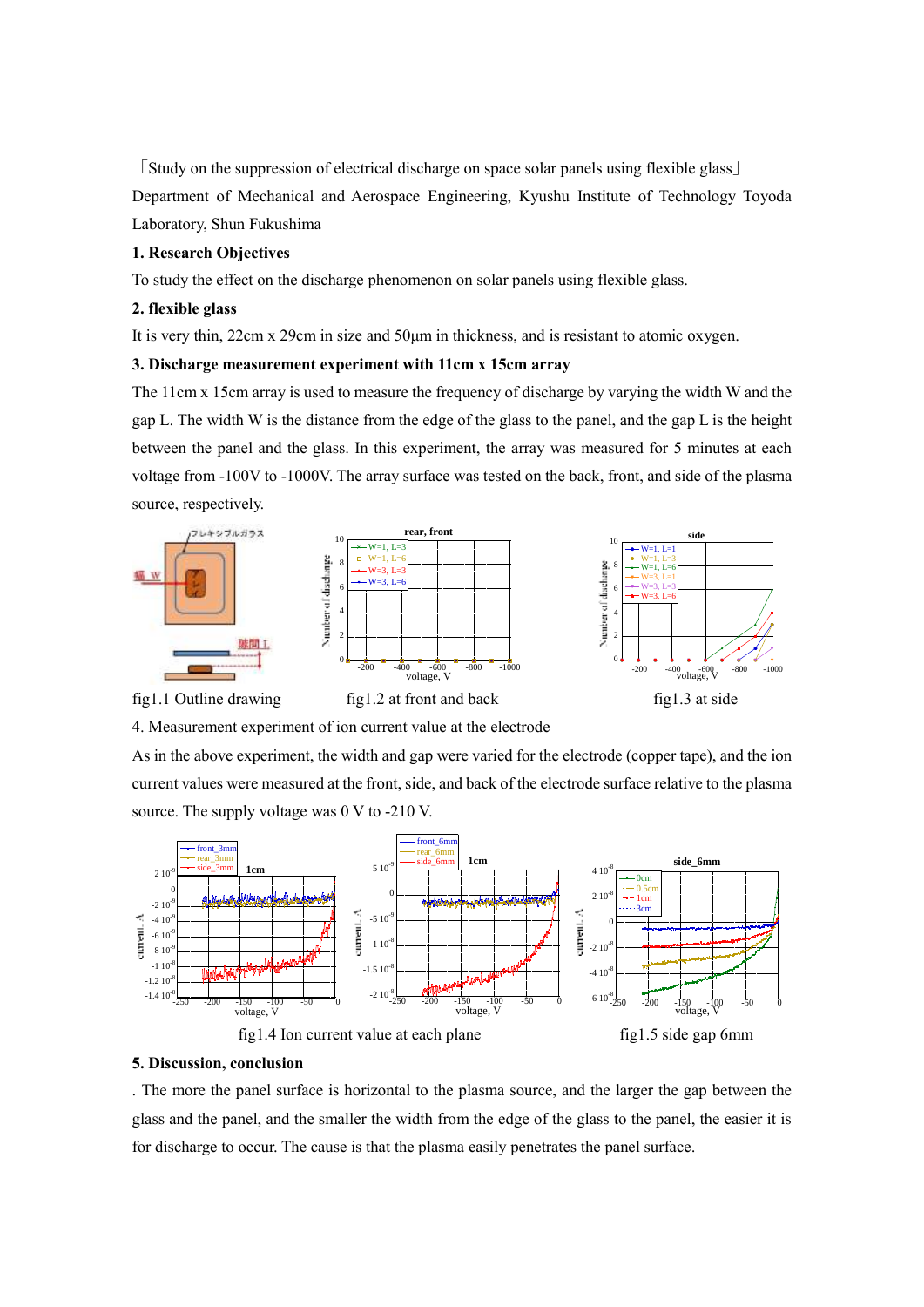# 目次

序論 4 1.1 研究背景 4 1.2 宇宙環境 4 1.3 太陽電池パネル上での帯電・放電現象 4 1.3.1 太陽電池パネルの構造 4 1.3.2 太陽電池パネル上での放電・帯電現象の原理 5 1.4 研究状況 5 1.5 研究目的 10 2.実験装置 10 2.1 フレキシブルガラス 10 2.2 LEO チャンバー 11 2.3 ラングミュアプローブ 12 2.4 ソースメーター 13 2.5 8ch オシロスコープ 13 2.6 高電圧差動プローブ 14 2.7 Quick Look 15 2.8 CCD カメラ 15 3. 22cm×29cm 太陽電池パネルでの放電頻度の測定実験 16 3.1 目的 16 3.2 実験方法 16 3.3 実験結果 19 3.3.1 チャンバー内圧力とプラズマ環境 19 3.3.2 各向きにおける電源電圧に対する放電頻度の結果 19 4.電極(銅テープ)の収集電流の計測実験 20 4.1 目的20 4.2 実験方法 20 4.3 実験結果 22 4.3.1 チャンバー内圧力とプラズマ環境 22 4.3.2 各向き、各厚での電極の収集電流 23 5. 15cm×11cm 太陽電池パネルでの放電頻度の測定実験 29 5.1 目的29 5.2 実験方法 29 5.3 実験結果 32 6. 考察 33